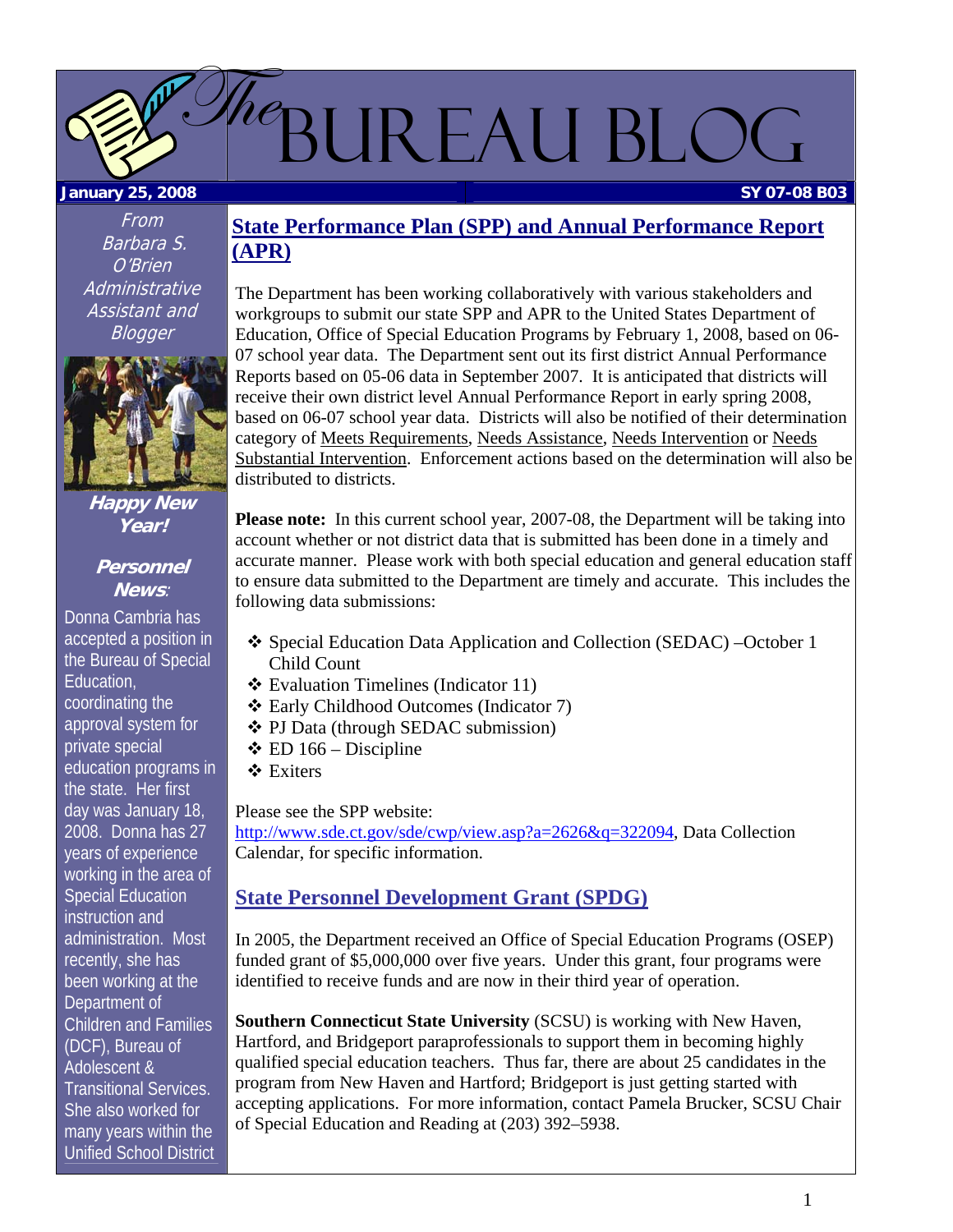### <span id="page-1-0"></span>II system. We are confident she will be a great addition to our team.

It is with sadness that we announce that Roger Frant, Consultant on Autism for many years, will be leaving us in mid-January. He has accepted a part-time position with Saint Joseph College working with the Dean of Graduated Studies and the Continuing Education office. His job responsibilities will include establishing a graduate level concentration in Autism spectrum disorders and developing a broader three year plan. Roger will be greatly missed.

Autism issues will be addressed by Jacqueline Kelleher, who has been working with Roger since joining the bureau. Jacqui can be reached at (860) 713- 6918 or

[jacqueline.kelleher@ct.gov](mailto:jacqueline.kelleher@ct.gov)



<http://www.nrcpara.org/>

**The State Education Resource Center** (SERC), as part of CT's State Personnel Development Grant (SPDG), has identified model school and district programs through an RFP process in the areas of School-Wide Positive Behavioral Supports (SW-PBS), Early Intervening Services/RtI, and School-Based Literacy Teams. The statewide RFP process included a comprehensive application and site visitation process. Selected school and district sites have concentrated efforts to scale up and sustain bestpractices through ongoing support and technical assistance. For the SW-PBS and the Early Intervening Services/RtI SPDG areas, SERC will subsequently be identifying partner schools and districts to work with the model programs to support the sharing and development of both partners. The School-Based Literacy SPDG initiative is focused on scaling up evidenced-based literacy practices through a coaching support model.

For more information on the SW-PBS SPDG Initiative, please contact Julia Case, SERC Consultant at (860) 632–1485, ext. 388.

For more information on the Early Intervening Services/RtI SPDG Initiative, please contact Michelle LeBrun-Griffin, SERC Consultant at (860) 632–1485, ext. 321. For more information on the School-Based Literacy Team SPDG Initiative, please contact Ivelise Velazquez or Janet Zarchen, SERC Consultants at (860) 632–1485, ext. 383/376.

The **Connecticut Parent Advocacy Center** (CPAC) is working with districts and parents throughout the state to enhance collaborative relationships between schools and families. Thus far, four districts are participating in this endeavor with both district and parent representatives to provide training and assistance. For more information contact Nancy Prescott, Director at (860) 739–3089.

Connecticut's **Birth to Three System** is working on creating a DVD and training manual for service providers and families of children in the Birth to Three System. The video will describe what a good early intervention home/community visit looks like and what to expect from a Birth to Three visit. The video contents will be based on best practices in the field of early intervention and the newly revised Natural Environments Guidelines which should be available by the end of the school year. For more information contact Deb Resnick, Connecticut's Birth to Three System at (860) 418-6151.

### **National Resource Center for Paraprofessionals**

**Connecticut** is hosting the **National Resource Center for Paraprofessionals (NRCP)** conference this spring, 2008, at the Hartford Hilton. The dates are: April 17 though April 19. Knowing the importance of paraprofessionals as members of the education team, we encourage administrators, teachers, and paraprofessionals to attend this conference and see what is happening both locally and nationally with paraprofessionals. Please review the attached brochure [\(Attachment One\)](#page-7-0) for further details.

Questions should be directed to Perri Murdica at [perri.murdica@ct.gov](mailto:perri.murdica@ct.gov) or (860) 713- **National Resource Center** 6942. Please visit the following web site for updated information as it becomes for **Paraprofessionals** available [http://www.nrcpara.org/.](http://www.nrcpara.org/)

## **Helpful Hints From Special Education Data Application and Collection**

Special Education Data Application and Collection Grant (SEDAC-G) will not allow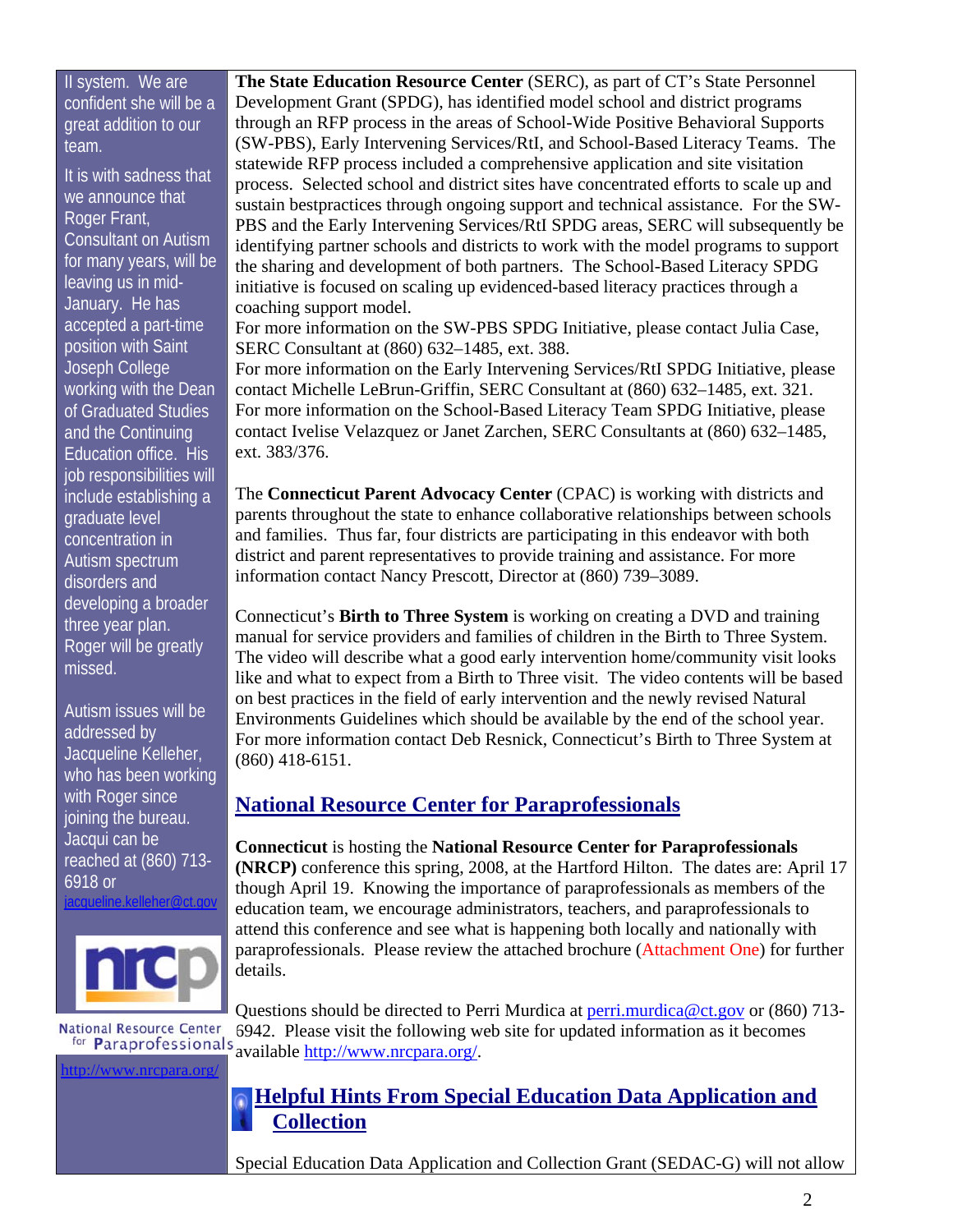

**Additional** Resources:

Parent Training and Information center (PTI) CPAC 1-800-445-2722 (860) 739-3089 V/TDD [www.cpacinc.org](http://www.cpacinc.org/)

For professional development and technical assistance offerings contact State Education Resource Center (SERC) (860) 632-1485 [www.ctserc.org](http://www.ctserc.org/)



reporting of generic codes for Education or Residential fields. If you have a student placed in a facility that does not have a specific education or resident facility code assigned via Public School Information System (PSIS) or SEDAC, call Laura Guerrera at (860) 713-6898 for guidance.

**Education Facility Code** - There must be a valid Public School Information System (PSIS) Facility Code (seven digit code of school attended by the student). For a listing of facility codes refer to: [http://www.csde.state.ct.us/public/studentid/downloads/FallofYear2007/SID\\_facilitie](http://www.csde.state.ct.us/public/studentid/downloads/FallofYear2007/SID_facilities.txt) [s.txt](http://www.csde.state.ct.us/public/studentid/downloads/FallofYear2007/SID_facilities.txt) CAUTION: Please remember that you can no longer use generic codes!!!

Find the facility code immediately when a student is placed out-of-district. Call Laura if you need to, but make sure the code is given to your PSIS contact. Do not wait for collection times.

As soon as a student is placed out-of-district, request the facility's school calendar. Keep it with the invoices for the year.

## **Scientific Research-Based Interventions (SRBI) -** *Connecticut's Response to Intervention (RtI) Framework*

The Executive Summary of the Scientific Research-Based Intervention (SRBI) Framework is scheduled for dissemination in February 2008. The Department, in collaboration with the State Education Resource Center (SERC), has planned a series of trainings this winter and spring which will be announced with the dissemination of the Executive Summary. The SRBI panel convened by Deputy Commissioner of Education, George Coleman has been working on Connecticut's Response to Intervention (RtI) model since the Fall of 2006. The full publication is expected to be out in Spring 2008. Additionally, job embedded training to school and district personnel will be available beginning Fall 2008 as part of Connecticut's Accountability for Learning Initiative (CALI). For more information you may contact Dr. Nancy M. Cappello in the Bureau of School and District Improvement at [nancy.cappello@ct.gov](mailto:nancy.cappello@ct.gov) or (860) 713-6789.

## **Accommodations for CMT or CAPT/ Learner Characteristics Inventory**

Students who utilize accommodations for the standard Connecticut Mastery Test (CMT) or Connecticut Academic Performance Test (CAPT) as indicated on their Individual Education Program (IEP) must have this information entered on the accommodations website: [www.cttestaccommodations.net](http://www.cttestaccommodations.net/) as soon as possible. This data is collected by our test vendor, Measurement Incorporated, to provide appropriate materials necessary for test administration. Students who will be assessed utilizing the CMT or CAPT Skills Checklist must have their Learner Characteristics Inventory entered on the same accommodations website. These data will register the student to take the Skills Checklist creating a file on the Skills Checklist website for March.

## **Online Typed Response**

Students who are receiving special education services and students identified as section 504 of the Rehabilitation Act using a word processor accommodation will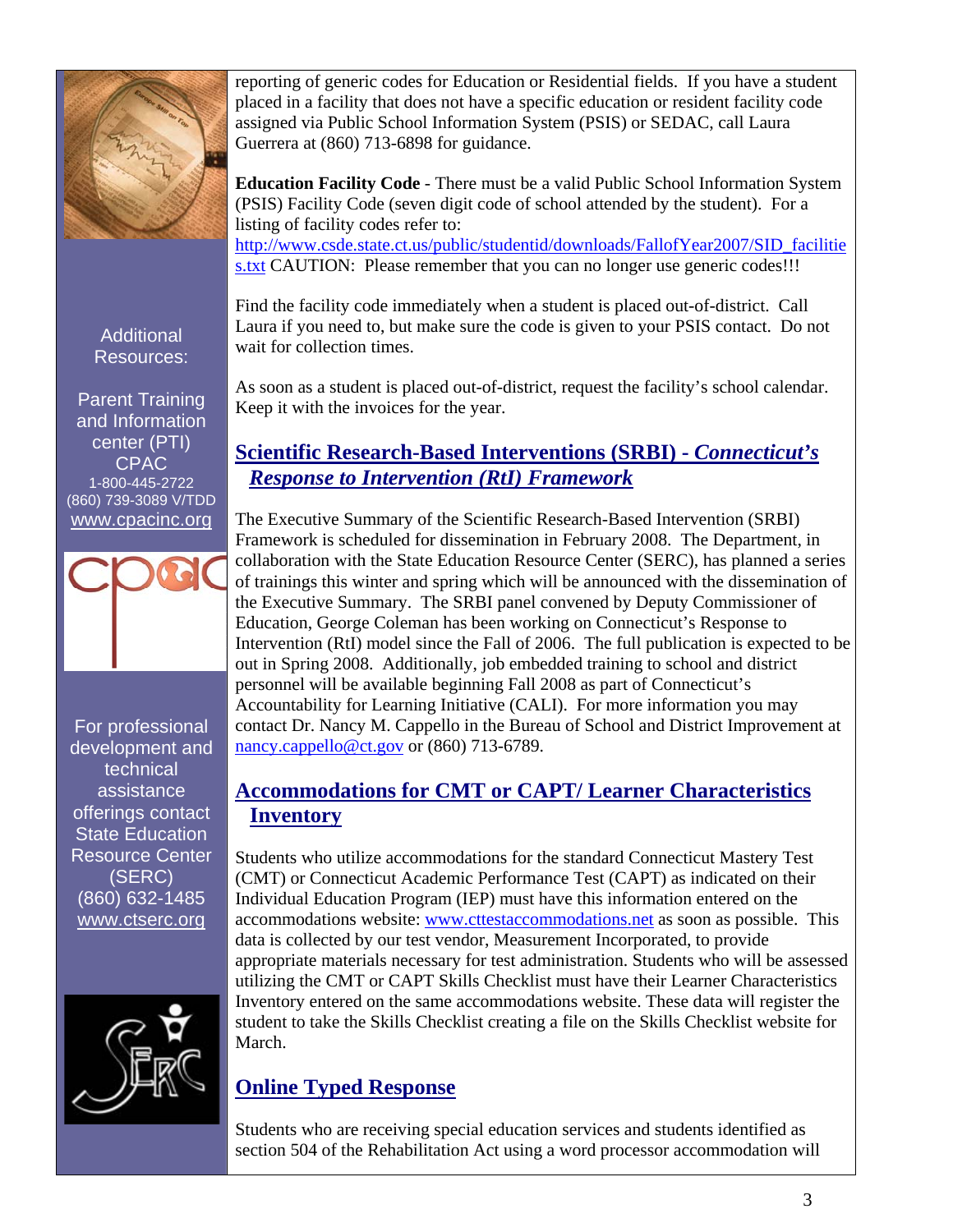

respond online for the March 2008 testing period. Students will also submit the printed typed response in the same manner as in previous years. This online response will be utilized for the CMT Reading Comprehension open ended responses and the Direct Assessment of Writing. The online response for CAPT will be utilized for the Reading for Information, Response to Literature and for the Interdisciplinary Writing Sessions.

## **Development of New Modified Assessment**

The United States Department of Education has provided the opportunity for states to develop a new assessment for special education students whose disability has precluded them from achieving grade-level proficiency and whose progress is such that they will not reach grade-level proficiency in the same time frame as other students. Connecticut's Bureau of Student Assessment has been working closely with the Bureau of Special Education to develop this new alternate assessment. Special education directors have been receiving correspondence about our progress and will be providing valuable information about their districts to help refine eligibility criteria and guide us in assessment development.

## **Website Updates**

Assessment Guidelines 12<sup>th</sup> edition: [http://www.csde.state.ct.us/public/cedar/assessment/agl/resources/agl\\_12th\\_edition](http://www.csde.state.ct.us/public/cedar/assessment/agl/resources/agl_12th_edition-final_11-19-07.pdf)[final\\_11-19-07.pdf](http://www.csde.state.ct.us/public/cedar/assessment/agl/resources/agl_12th_edition-final_11-19-07.pdf).

CT Supplementary Guide: Use of Accommodations for Instruction and Assessment: [http://www.csde.state.ct.us/public/cedar/assessment/agl/resources/Guide%20for%20t](http://www.csde.state.ct.us/public/cedar/assessment/agl/resources/Guide%20for%20the%20Proper%20Use%20of%20Accommodations%20for%20Instruction%20and%20Assessment%2012-07.pdf) [he%20Proper%20Use%20of%20Accommodations%20for%20Instruction%20and%2](http://www.csde.state.ct.us/public/cedar/assessment/agl/resources/Guide%20for%20the%20Proper%20Use%20of%20Accommodations%20for%20Instruction%20and%20Assessment%2012-07.pdf) [0Assessment%2012-07.pdf](http://www.csde.state.ct.us/public/cedar/assessment/agl/resources/Guide%20for%20the%20Proper%20Use%20of%20Accommodations%20for%20Instruction%20and%20Assessment%2012-07.pdf).

## **Contacts**

Janet Stuck Joe Amenta (860) 713-6837 (860) 713-6855

[Janet.stuck@ct.gov](mailto:Janet.stuck@ct.gov) [joseph.amenta@ct.gov](mailto:joseph.amenta@ct.gov)

## **Secondary Transition Updates**

A. **On-Site Training Visits: Lessons Learned** –In October 2007, the Bureau of Special Education began providing on-site training regarding secondary transition practices in six selected districts. This will continue through March 2008. Three training site visits occurred this fall and three more visits will be provided later this winter. These on-site training visits will assist the Department in collecting information regarding the number of students age 16 and older who have secondary transition goals and objectives, otherwise known as Indicator #13, a compliance requirement for the State Performance Plan with a target goal of 100%. The Office of Special Education Programs (OSEP) has requested that in addition to our SEDAC data collection on Indicator #13, the Department develop a process to review IEP transition goals and objectives to ensure that they are designed to assist students reach their postsecondary goals.

A secondary transition team, including the State Transition Coordinator, SERC and Department consultants, parents and Transition Task Force Members conducted on-





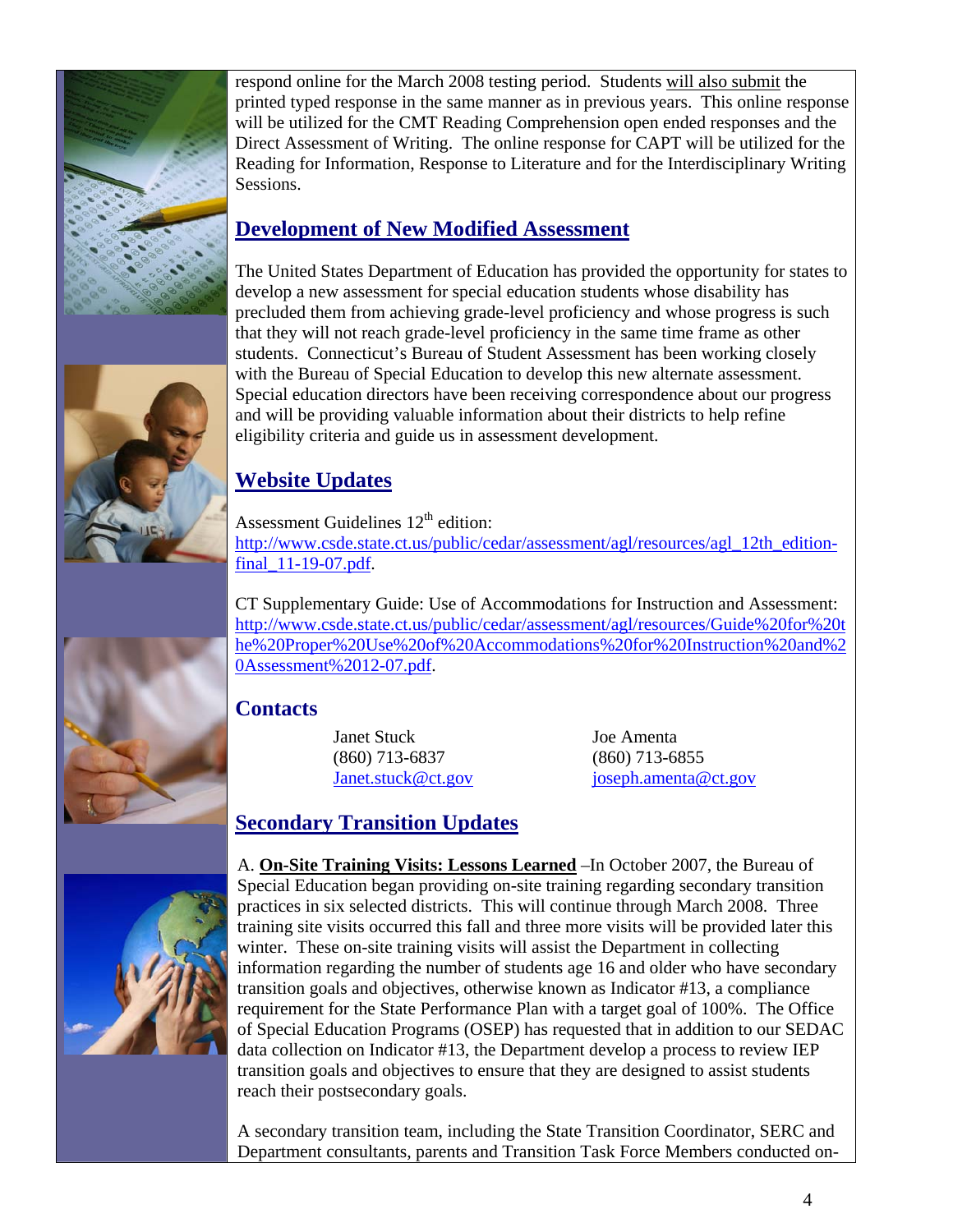

## **OCR Policy Letter**

The U.S. Department of Education's Office for Civil Rights (OCR) recently issued a policy letter addressing students with disabilities' access to advanced programs. OCR reaffirmed that Section 504 and Title II of the Americans with Disabilities Act (ADA) require that qualified students with disabilities be given the same opportunities to compete for and benefit from accelerated programs and classes as are given to students without disabilities*.* The letter can be downloaded from this link: [http://www.ed.gov/p](http://www.ed.gov/print/about/offices/list/ocr/letters/colleague-20071226.html) [rint/about/offices/list](http://www.ed.gov/print/about/offices/list/ocr/letters/colleague-20071226.html) [/ocr/letters/colleague](http://www.ed.gov/print/about/offices/list/ocr/letters/colleague-20071226.html) [-20071226.htm](http://www.ed.gov/print/about/offices/list/ocr/letters/colleague-20071226.html)

site training visits to explore a district's continuum of available transition services, discuss related professional development, review a sampling of transition student IEPs and Summary of Performances and interview students. As a result of the initial three on-site training visits, some interesting lessons have been learned:

- 1. **Many districts are providing extensive and appropriate transition services for special education students which are not being adequately captured in a student's IEP**. It is critical for districts to remember that an IEP is often the ONLY document that provides a comprehensive annual summary of the strengths, interests, preferences, and needs of a transition-age student and the types of services that will assist that student to make a successful transition to post-school activities. Anyone reading that IEP should have a clear picture of how a student's employment and postsecondary education/training goals are related to his/her transition assessment, course selections, annual goals and objectives and other transition services.
- 2. The Department site-visit teams noticed that it was often **difficult with the current IEP form to record some of the transition information required under the IDEA.**
	- a. **The current IEP does not have a section in which to write a student's "postsecondary goal."** To avoid confusion with the annual goals also required under the IDEA, the team and some members of ConnCASE are recommending that these longer-term, over-arching transition goals be called "**post-school outcome goal statements**." Some districts are putting the post-school outcome goal statements in section "3-d" of page 6 of the IEP (transition planning). Others are squeezing them into section "4 - Anticipated Post Secondary Outcomes." Some districts are including them on page 7 along with the "Measurable Annual Goals" and others are including these statements on a separately attached page. **Wherever they are written for the time being is fine, as long as each transition-age student has measurable post-school outcome goal statements as well as annual goals.**
	- b. The IDEA regulations require that **all students have "appropriate measurable postsecondary goals based upon age-appropriate transition assessments**." Districts are struggling with where to record transition assessment information. In the current IEP, there is a small section on page 5 (Present Levels of Academic Achievement/Functional Performance) in which "Vocational/Transition" information could be recorded. Additional sections that might be used to identify **strengths and/or needs** for transition purposes as well as the impact of the disability on the general education curriculum are: academic/cognitive; behavioral/ emotional; communication; health and development; and activities of daily living.
	- c. All students, age 16 and older (or younger if appropriate) must have "**measurable postsecondary goals related to postsecondary education or training, employment, and if appropriate, independent living skills**." It is obvious that on pages 5, 6, and 7 of the current IEP, the categories of transition goals need to be updated in accordance with the IDEA regulations.
	- d. Districts are reminded that any IEP for students who will turn 16 or older, must include **measurable transition goals and objectives that include "specialized instruction."** Some districts provide "transition" services to all students such as career counseling or college-selection counseling. District personnel had questions about how to record the types of services that all students receive and how they might be different from the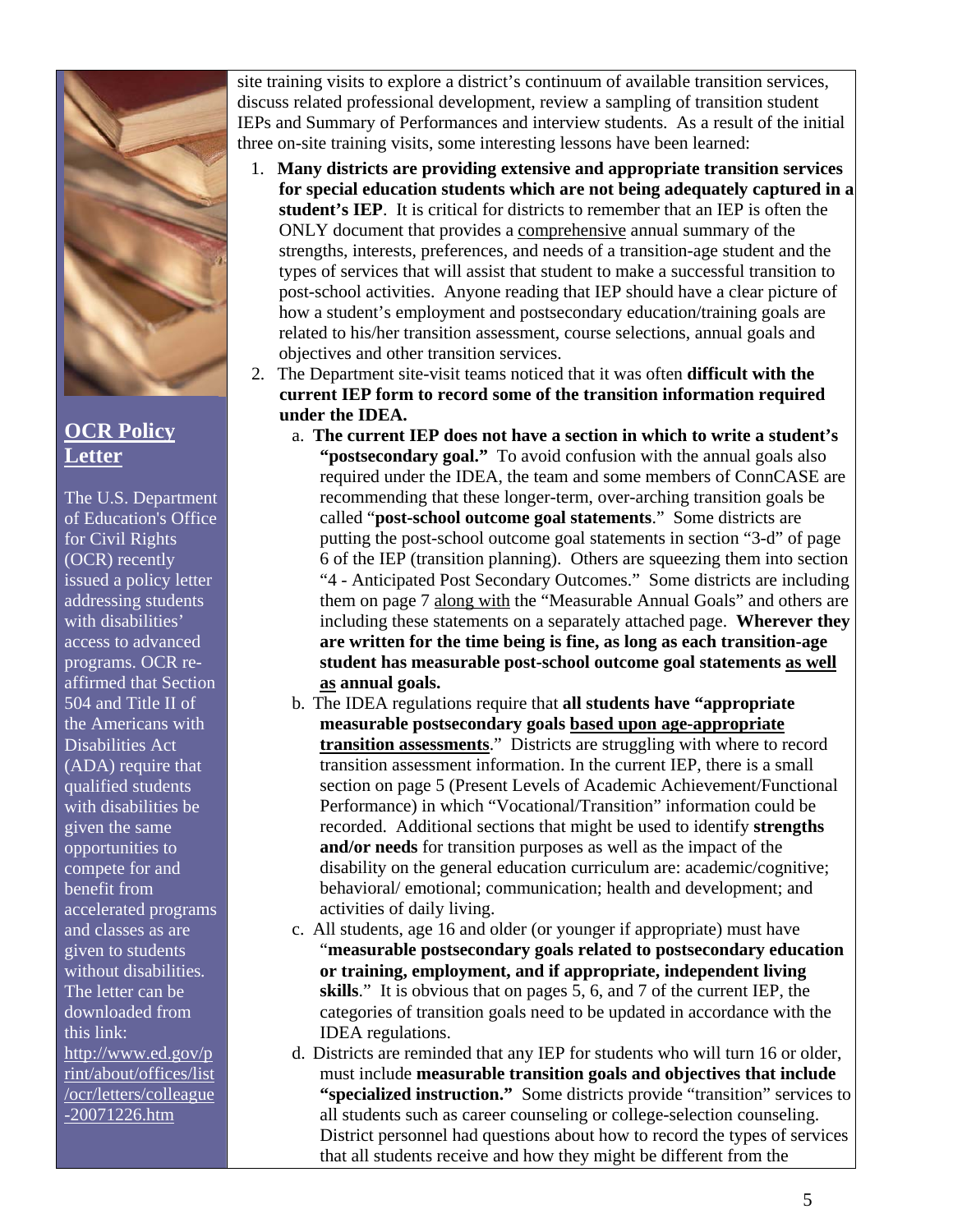







"specialized instruction" required for special education students, especially for those who are planning to go on to college.

Any potential changes to the current IEP forms will go through a Bureau review committee and will not occur until after the Connecticut State Education Regulations have been finalized.

- 3. **For each post-school outcome goal statement, there must be a measurable annual goal(s) included in the IEP** that will help the student make progress toward the stated postsecondary goal(s). For each annual goal, at least one of the following should be listed: instruction; related service(s); community experience(s); development of employment and post-school objectives; and acquisition of daily living skills (if appropriate).
- 4. **The post-school outcome goal statement should occur AFTER high school** (e.g., "Jason will enroll in a 4-year college degree program of his choice, majoring in the field of mathematics" or "Upon completion of high school Joan will work independently in a competitive setting in the clerical field.") Annual goals should be able to be accomplished within one school year and can be related to the general education curriculum standards and accomplished within general education classrooms.
- 5. **In some districts for a variety of reasons, students were not always included in the least restrictive environment as often as possible.** This is a critical issue to address for transition-age students because in order to facilitate "movement from school to post-school activities" (i.e., employment/postsecondary education or training/independent living skills) students must have the opportunity to develop the skills they will need to function successfully in the "real world", which is not going to be a segregated environment in most instances.

For those districts that volunteered to participate in the first round of on-site training visits, individualized suggestions and professional development recommendations will be provided both during the visit and in a final summary report. The Department will provide recommendations to improve secondary transition services and will review a second sampling of transition IEPs within a 12-month period. Information gathered through these visits will be used to develop training and publications for: teachers; administrators; transition specialists; agency personnel; families; and students for the 2008-09 school year. Additional training visits may be offered on a time available basis for the 2007-08 school year and will continue for at least several more years. If you have questions or comments about the secondary transition on-site training, please contact Dr. Patricia Anderson at (860) 713-6923 or [patricia.anderson@ct.gov.](mailto:patricia.anderson@ct.gov)

B. *Post-School Outcome Survey*: In order to determine if the transition services provided by districts are helping students to reach their post-school goals, the Department, in conjunction with the University of Connecticut, conducts an annual survey to collect data for Indicator #14 of the State Performance Plan, which looks at "**Post School Outcomes for students who have graduated or aged out of special education services.**" Beginning in the spring of 2008, students who exited special education in 2007 (as the result of graduation, aging out, or dropping out) will be sent a survey using addresses that were recorded by districts in SEDAC. Surveying secondary students one year after they have exited special education will increase the accuracy of students' contact information and therefore improve the response rate for the survey.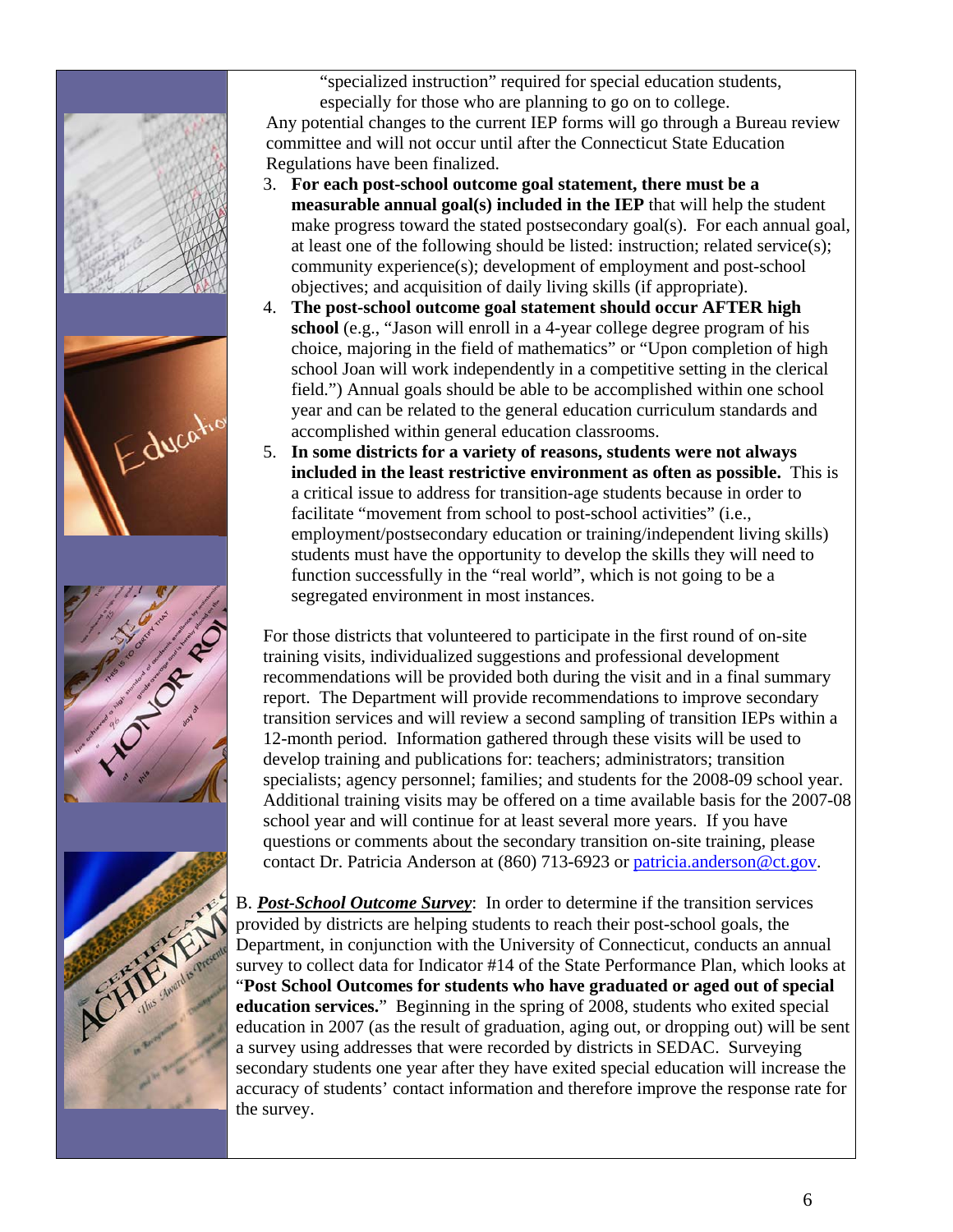<span id="page-6-0"></span>

**CT State Department of Education**  Bureau of Special **Education** 165 Capitol Avenue Hartford, CT 06106 Phone: 860-713- 6910 Fax: 860-713-7051

**Mailing address:**  P.O. Box 2219, RM 369 Hartford, CT 06145- 2219



Visit us on the web at: [www.sde.ct.gov](http://www.sde.ct.gov/)

The Department and the University of Connecticut have been surveying special education exiters every two years since 2000. Aggregate results can be found on the Department Website, under Publications/Secondary Transition: <http://www.sde.ct.gov/sde/>. In order to provide districts with information about the post-school outcomes of their specific special education exiters, a district must have a minimum of 20 survey respondents. The Department will be working with districts throughout the data collection period (April - September 2008) to improve response rates and provide information that can be used to improve secondary transition services at the local level, thus improving the post-school outcomes of special education students. For this purpose, please encourage students who are exiting to contact the school if they have or will be having a change of address prior to the dissemination of the survey.

**District personnel are encouraged to share the** *Post-School Outcomes Survey* **with exiting students** and inform them that it will be mailed approximately one year after they exit. Encourage them to complete and return the survey in order to provide feedback to the district and the state about what services work and don't work to help students transition to the adult world. Parents or family members may also assist students in completing the survey. The attached 07 sample survey [\(Attachment Two\)](#page-9-0) may be duplicated and shared with staff, students and families to help familiarize them with this process. For additional information on secondary transition, please contact Dr. Patricia Anderson at (860) 713–6923 or [patricia.anderson@ct.gov.](mailto:patricia.anderson@ct.gov)



### **The Symposium on the Intersection of Race and Education**

This professional development opportunity, sponsored by the Connecticut State Department of Education and the State Education Resource Center (SERC), in collaboration with a Stakeholders Planning Group, representative of various constituencies, will uniquely and innovatively combine the goals of five previously separate one-day conferences (The Summit on Closing Connecticut's Achievement Gaps, Reaching Every Child, Addressing the Achievement of Connecticut's Black and Latino/Hispanic Male Students, Dropout, and Suspension & Expulsion) into a three day educational event open to administrators, educators, community members, and families throughout the state. The Symposium will be held on Thursday, May  $1<sup>st</sup>$ , Friday, May  $2<sup>nd</sup>$ , and Saturday May  $3<sup>rd</sup>$  at the Holiday Inn (formerly the Connecticut Grand) in Waterbury, Connecticut. Details on keynote speakers and breakout sessions to follow so please mark your calendars and we look forward to seeing you there. This is a conference you shouldn't miss. Contact Jennifer LeBrun at (860) 632-1485 ext. 265 or [lebrun@ctserc.org.](mailto:lebrun@ctserc.org)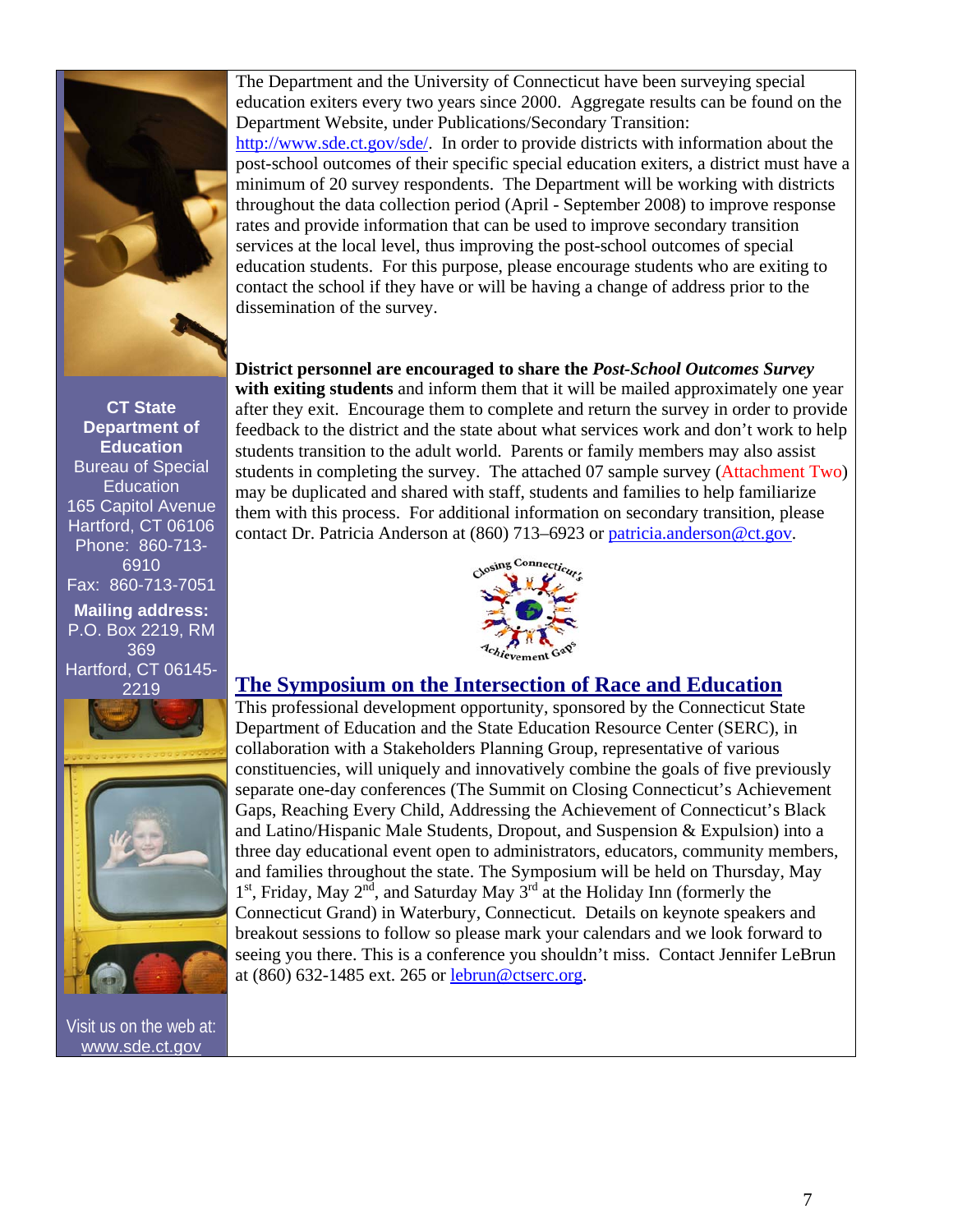## <span id="page-7-0"></span>Attachment One [Back to Blog](#page-1-0)

## *Keynote Speakers*

*The conference boasts nationally recognized speakers and leaders in the field of paraprofessional issues, namely Dr. Kent Gerlach*  and Dr. Teri Wallace. Dr. Gerlach is the author of Let's Team **Up! A Checklist for Paraeducators, Teachers, and Principals**  *and co-editor of* **Supervising Paraeducators in Educational Settings, and Paraeducators in Schools: Strengthening the Educational Team***, in which Dr. Wallace co-edited. Dr. Wallace also authored* **Knowledge and Skills for Teachers Supervising the Work of Paraprofessionals** *and* **State Level Initiatives Related to Training and Supervision of Paraeducators***.* 

*Friday's panel on "Career Choices" will include paraprofessionals who love their job as well as paraprofessionals who have gone on to earn their teaching certification. College and university faculty responsible for designing career ladder programs for paraprofessionals will also discuss the challenges in building training programs that honor both perspectives.* 

*Jason Dorsey delivers the insight of a bestselling author, excitement of an internationally acclaimed speaker, and practicality of an award-winning entrepreneur. Jason Ryan Dorsey profoundly inspires paraprofessionals, teachers, administrators, parents, staff, counselors, and school board members. He does this by sharing his incredible personal story of educators saving his life.* 

> **Thursday—Dr. Kent Gerlach & Dr. Teri Wallace "Supervision and**

> > **Evaluation"**



**Friday—Panel** 

#### **"Career Choices: Paraprofessionals and Teachers"**

**Saturday—Jason Dorsey** 

**"Inspiring Hard to Reach Students: Making Personal Responsibility Contagious"** 



National Resource Center for Paraprofessionals

#### **Registration Rates for Entire Conference**

Paraprofessionals………………….\$50 (\$75 after March 1) Teachers and Administrators…….\$150 (\$175 after March 1) Paraprofessional-Teacher Team...\$150 Special One-Day Pass……………\$100

Register online at:

# www.nrcpara.org

### **National Resource Center for Paraprofessionals**

*presents* 



## **April 17-19, 2008**

**Hartford Hilton** 

*Hartford, CT* 

∗ *Come meet and network with paraprofessionals from other states* 

- <sup>∗</sup>*Visit the exciting city of Hartford*
- ∗ *Learn what are considered best practices for paraprofessionals*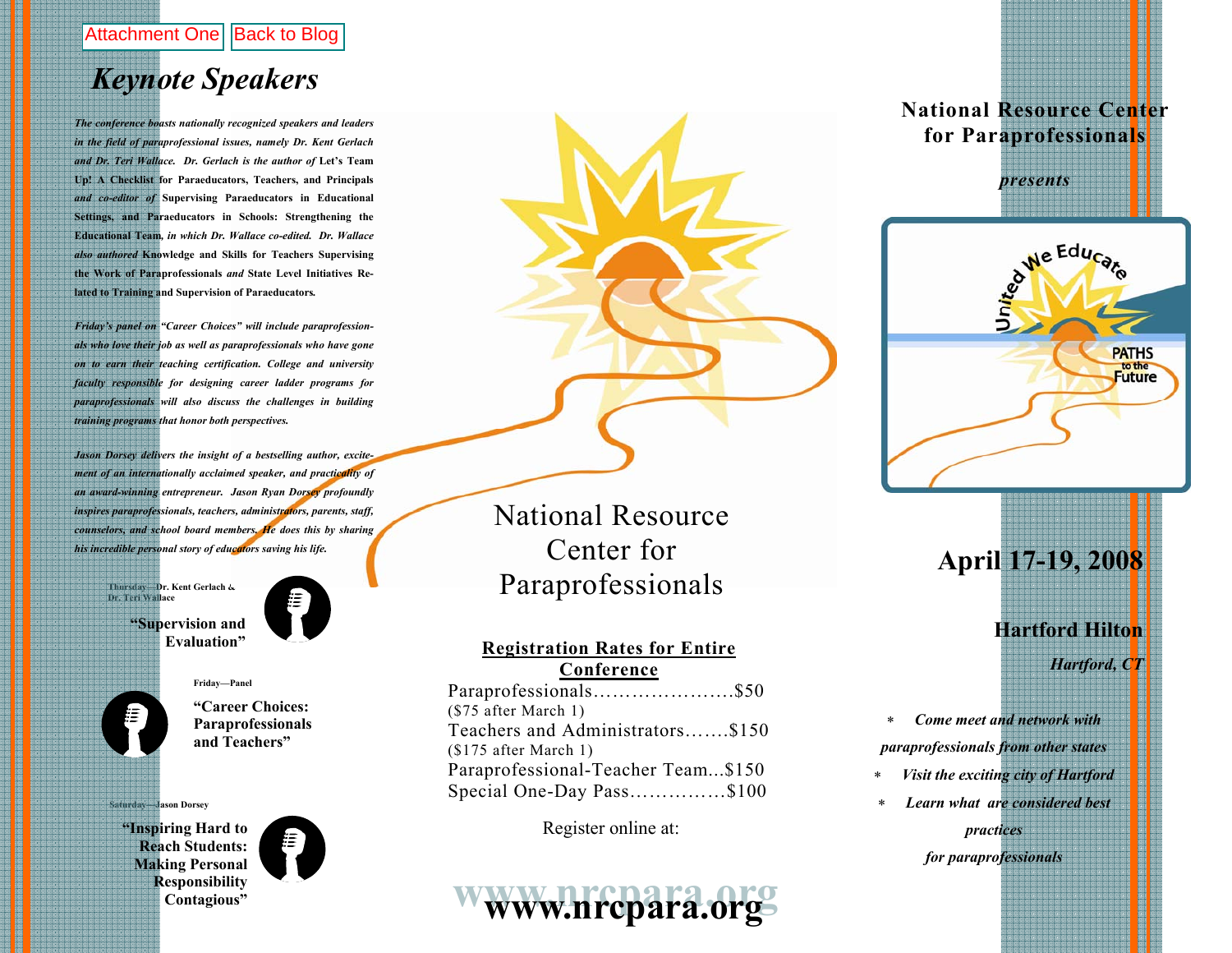## **Theme:**

# *United We Educate: PATHS to the Future*

**The theme of this year's national conference for and about paraprofessionals is United We Educate: PATHS to the Future. It is vital for our kids that paraprofessionals are united with administrators, teachers, and other stakeholders. In order to provide paraprofessionals with the knowledge needed to be an effective member of the team, a number of workshops will be offered (see below).** 

## **The following is a partial list of workshops. Please check the NRCP website for updates.**

- <sup>∗</sup>*Assessing the Work Satisfaction of Special Education Paraprofessionals*
- <sup>∗</sup>*Managing Antisocial Behavior*
- <sup>∗</sup>*Do You Want Your Students to Be More Actively Involved in Their Learning?*
- <sup>∗</sup>*Paraprofessionals As Certified Teachers: Training Paraprofessionals to Teach in Urban Districts*
- <sup>∗</sup>*Paraeducators and Their Important Role in Response to Intervention*
- <sup>∗</sup>*Understanding MRSA: Our Schools, Our Communities*
- <sup>∗</sup>*Supporting Progress Reporting for Special Needs Students*
- <sup>∗</sup>*Paraprofessionals as Members of the Behavior Team*
- <sup>∗</sup>*Preparing Beginning Teachers to Supervise Paraeducators*
- <sup>∗</sup>*Filling in the Cracks-- Evaluating a Training Program for Paraeducators*
- <sup>∗</sup>*Paraprofessionals: The Crayon Carrying Martha Stewarts of the School*
- <sup>∗</sup>*Paraeducator Portfolios: Getting Your Ducks in a Row*
- <sup>∗</sup>*Multicultural Paraprofessional Retention: A Culture of Respect*
- ∗ *Math Madness*
- <sup>∗</sup>*IT'S ALL ABOUT CONNECTIONS: Five Lessons Every Educator Needs to Know from Brain Research*
- <sup>∗</sup>*Communicating With Parents: Understanding the Process, Improving Your Skills*
- <sup>∗</sup>*Singing in a Collaborative Education Choir: Making Every Voice Count*
- <sup>∗</sup>*Training School-Based Speech-Language Pathology Assistants*
- <sup>∗</sup>*Funding Paraeducator Training at the Community Level*
- <sup>∗</sup>*Early Recruitment of Mathematics and Special Education Teachers*
- <sup>∗</sup>*Para PQ-Paraeducators Pursuing Quality*
- <sup>∗</sup>*Working Together: Tools You Can't Live Without*
- <sup>∗</sup>*Paraeducators as Future Teachers: Benefits and Challenges*
- <sup>∗</sup>*The Holland-Self Directed Search: An Interest Inventory*
- <sup>∗</sup>*Writing Brought Us Together: Paraeducators as Team Members Supporting the Writing Process*
- <sup>∗</sup>*A Framework for Promoting Academic Literacy*
- <sup>∗</sup>*Creative Rules and Tools for Discovering the Successful Student in Every Child*
- <sup>∗</sup>*Clarifying the Roles of Paraeducators and Their Supervisors: Its all about Ethics and Professional Guidelines*
- <sup>∗</sup>*The Good, the Bad, and the Ugly of Adolescence: Strategies for Addressing Teenage Behavior*
- <sup>∗</sup>*Classroom Assessment Made Easy: How to Identify, Record, and Monitor Student Progress and Still Teach*
- <sup>∗</sup>*Promoting Teamwork Between Parents and School*
- <sup>∗</sup>*Living Wage: You're Worth It!*
- <sup>∗</sup>*Work Shouldn't Hurt: The Strain and Sprain of Special Education Work*
- *Building State and Local Support for the Effective Use of Paraeducators* <sup>∗</sup>*Team Building with Special Education Paraeducators: Elevating Instructional Aides*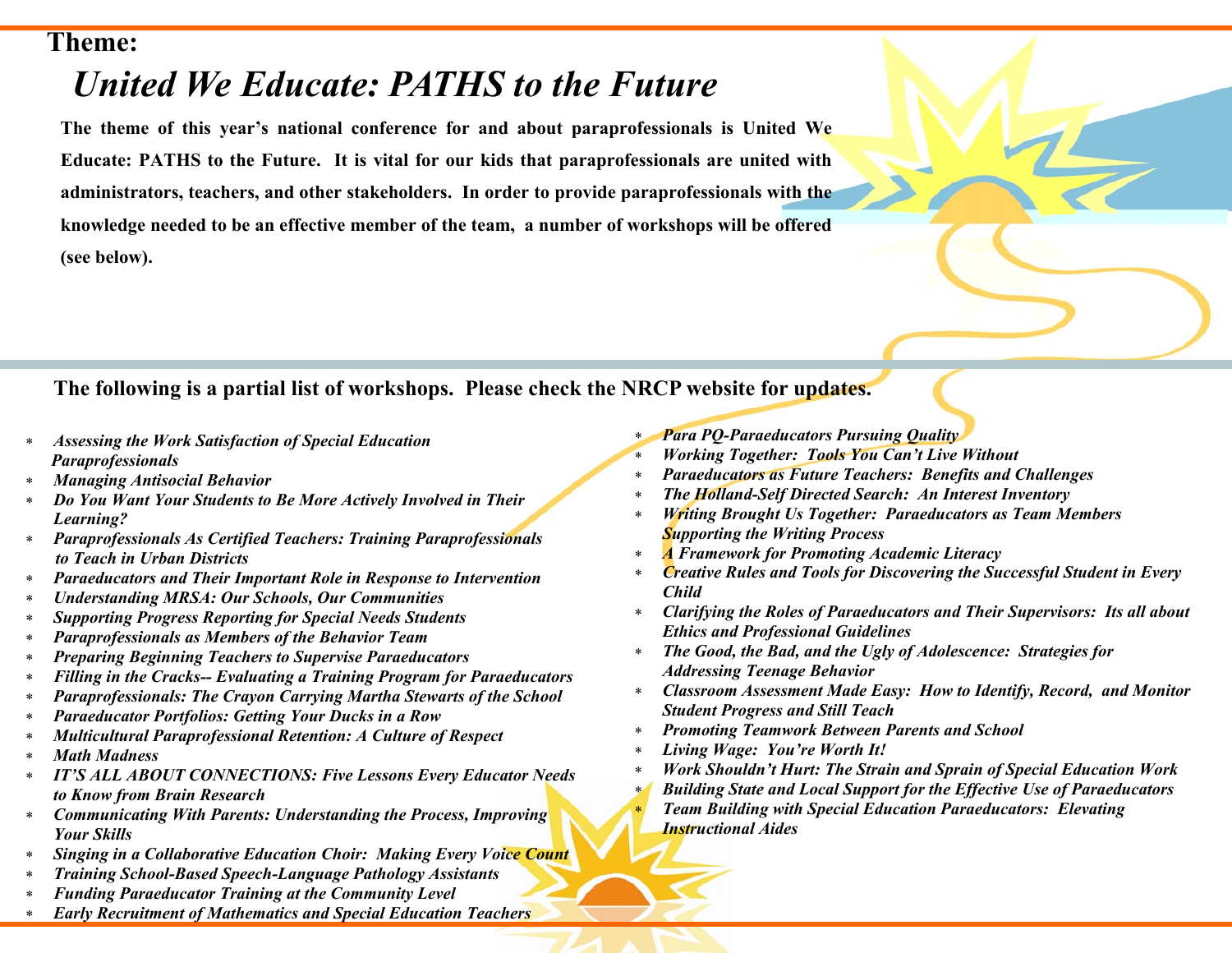### **Survey of 2007 Graduates/Exiters of Connecticut High Schools**

<span id="page-9-0"></span>**Introduction:** This survey gathers information about your employment and/or postsecondary school experiences since you left high school. **Please fill it out and return to us in the enclosed envelope.** If you have any difficulty answering the survey questions, please ask someone who knows you well to help you complete it. All information you provide will be kept confidential. Please place a " $\checkmark$ " mark in front of the appropriate response.

### **Part I: Employment Status**

1. Have you been employed since leaving high school? (**C***heck only one.)*

| Yes, Full-time (35 hours or more, per week)        |
|----------------------------------------------------|
| Yes, Part-time (less than 35 hours per week)       |
| Yes, I was employed at one time but am not now.    |
| No, I have not been employed. (Go to question #4.) |

2. If yes to Question 1, how much do you currently earn (or did you earn at your most recent job)?

| Below minimum wage (less than \$7.65/hr.)    |
|----------------------------------------------|
| Minimum wage (\$7.65/hr.)                    |
| Above minimum wage (greater than \$7.65/hr.) |

### **Part II: Postsecondary Education and Training Status**

3. Have you enrolled in any type of postsecondary school (college or training program) since leaving high school? (**C***heck only one.)*

| Yes, I am a full-time student. (12 or more credits per semester)            |
|-----------------------------------------------------------------------------|
| Yes, I am a part-time student. (less than 12 credits per semester)          |
| Yes, I was enrolled but am not now.                                         |
| No. I have never enrolled in postsecondary education or a training program. |

4. If yes to Question 3, what type of postsecondary school did you enroll in? (*Check only one.*)

| Community or two-year college                                                     |
|-----------------------------------------------------------------------------------|
| Four-year college or university                                                   |
| Technical/trade School (e.g., hairdressing, welding, computing, bartending)       |
| Military or Military Training School or Program                                   |
| Adult Education (e.g., GED, High School Completion Program, Continuing Education) |
| College Prep/Postgraduate Program                                                 |
| Other - Please specify:                                                           |
|                                                                                   |

*Please continue to last page . . .*